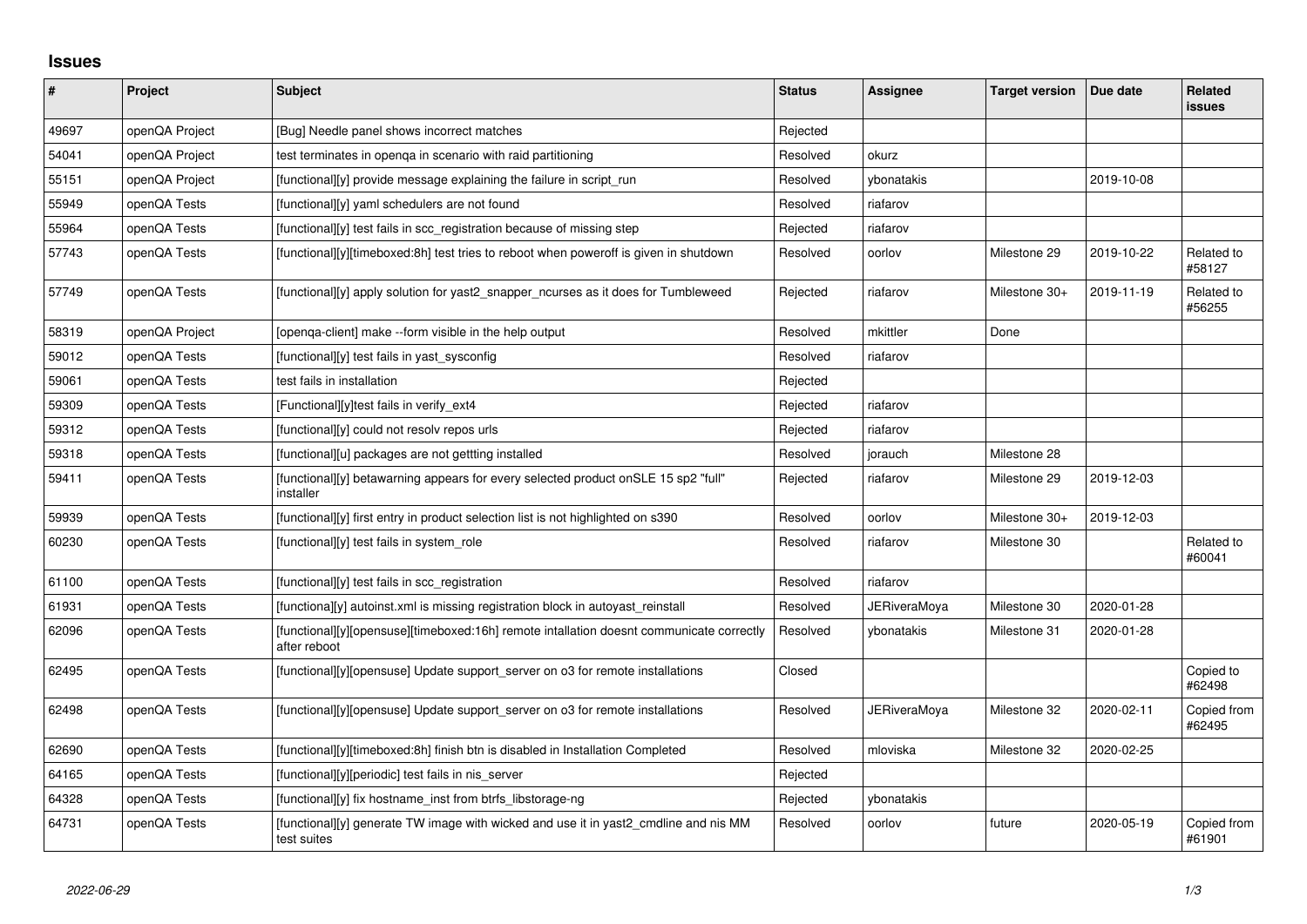| $\sharp$ | Project        | <b>Subject</b>                                                                              | <b>Status</b> | <b>Assignee</b>     | <b>Target version</b> | Due date   | Related<br>issues                             |
|----------|----------------|---------------------------------------------------------------------------------------------|---------------|---------------------|-----------------------|------------|-----------------------------------------------|
| 65088    | openQA Tests   | [functional][y] Verify writing conflict from YaST in 70-yast.conf                           | Resolved      |                     | future                | 2020-07-14 | Copied from<br>#61073                         |
| 65447    | qe-yast        | [functional][y] Extend form of salt-formulas test                                           | New           |                     | future                |            |                                               |
| 65858    | openQA Tests   | [functional] ppc64le iso is not bootable                                                    | Rejected      | riafarov            |                       |            |                                               |
| 65882    | openQA Tests   | [functional][y][sporadic] test fails in first_boot cant finish because guess disabled guest | Rejected      | riafarov            | Milestone 33          |            |                                               |
| 65891    | openQA Tests   | [functional][y] fix first_boot on ipmi                                                      | Resolved      | oorlov              | <b>SLE 15 SP2</b>     | 2020-05-19 |                                               |
| 66043    | openQA Tests   | [functional][y][hyperv] test failing in shutdown needs investigation                        | Rejected      | riafarov            | Milestone 35+         | 2020-05-19 |                                               |
| 66427    | openQA Project | openqa-cli cant trigger single job                                                          | Rejected      | ybonatakis          |                       |            |                                               |
| 67285    | openQA Tests   | [y] Adjust installation in autoyast_salt to the recent changes                              | Resolved      | ybonatakis          | <b>SLE 15 SP2</b>     | 2020-06-16 |                                               |
| 68143    | openQA Project | [y] Implement navigation to the schedule from the job                                       | Resolved      | ybonatakis          | future                | 2020-06-30 |                                               |
| 68146    | openQA Project | Implement colored and interactive logs                                                      | Resolved      | okurz               | future                |            | Related to<br>#34978,<br>Related to<br>#16180 |
| 68152    | openQA Tests   | [y] Revert Negative Lookhead for 'nothing provides /bin/sh'                                 | Resolved      | riafarov            | <b>SLE 15 SP3</b>     |            |                                               |
| 68515    | openQA Tests   | [y] iscsi_client wont be fixed in SLE15SP2                                                  | Rejected      | riafarov            | <b>SLE 15 SP3</b>     |            |                                               |
| 68579    | qe-yast        | [y] gitlab-ci needs another stage for verify_file_existence                                 | Rejected      | riafarov            | future                |            |                                               |
| 68908    | openQA Tests   | [y] Remove deprecated sections from autoyast profile                                        | Rejected      |                     |                       |            |                                               |
| 69142    | qe-yast        | [y] Adjust bootloader for MM on aarch64                                                     | Resolved      | ybonatakis          | <b>SLE 15 SP3</b>     | 2020-08-11 |                                               |
| 69259    | qe-yast        | [y] Test fully qualified domain name as an input for yast2-network                          | New           |                     | future                |            |                                               |
| 69862    | openQA Tests   | [y] supportserver_generator_from_hdd fails for x86_64                                       | Resolved      | ybonatakis          |                       | 2020-08-25 |                                               |
| 70153    | openQA Tests   | [y] system_state should upload collected data                                               | Resolved      | ybonatakis          | future                | 2020-10-06 |                                               |
| 70228    | openQA Tests   | [y] restore checkmedia tests in YaST group for virtualization                               | Resolved      | riafarov            | <b>SLE 15 SP3</b>     | 2020-09-08 |                                               |
| 70237    | openQA Tests   | [y] Add validations for textmode of ppc64le                                                 | Resolved      | syrianidou_sofia    | <b>SLE 15 SP3</b>     | 2020-10-06 |                                               |
| 70546    | qe-yast        | [y] Remove soft fail for bsc#1175374                                                        | Closed        | riafarov            | <b>SLE 15 SP3</b>     |            | Related to<br>#70174                          |
| 70693    | openQA Tests   | [y][fast] test fails in validate_mirror_repos                                               | Resolved      | riafarov            | <b>SLE 15 SP3</b>     | 2020-09-08 |                                               |
| 70726    | openQA Tests   | [y] Generate dud file dynamically instead of relying on urls                                | Resolved      | JERiveraMoya        | future                | 2020-09-22 |                                               |
| 71026    | qe-yast        | [y] Validate updated package version with self update                                       | New           |                     | future                |            |                                               |
| 71608    | qe-yast        | [y] post fail hooks fails with script timeout, no logs collected                            | Closed        | riafarov            | <b>SLE 15 SP3</b>     | 2020-10-20 |                                               |
| 71722    | openQA Tests   | [y] test fails in yast2_i                                                                   | Resolved      | <b>JERiveraMoya</b> | <b>SLE 15 SP3</b>     | 2020-10-06 |                                               |
| 71830    | qe-yast        | [y] Set default target based on the expectations                                            | Closed        | <b>JERiveraMoya</b> | <b>SLE 15 SP3</b>     | 2020-10-20 |                                               |
| 71842    | qe-yast        | [y][powervm] select_patterns does not select software link                                  | Closed        | <b>JERiveraMoya</b> | <b>SLE 15 SP3</b>     | 2020-10-20 |                                               |
| 71896    | openQA Tests   | [y] Expert partitioning framework refactoring                                               | Rejected      | riafarov            | future                |            |                                               |